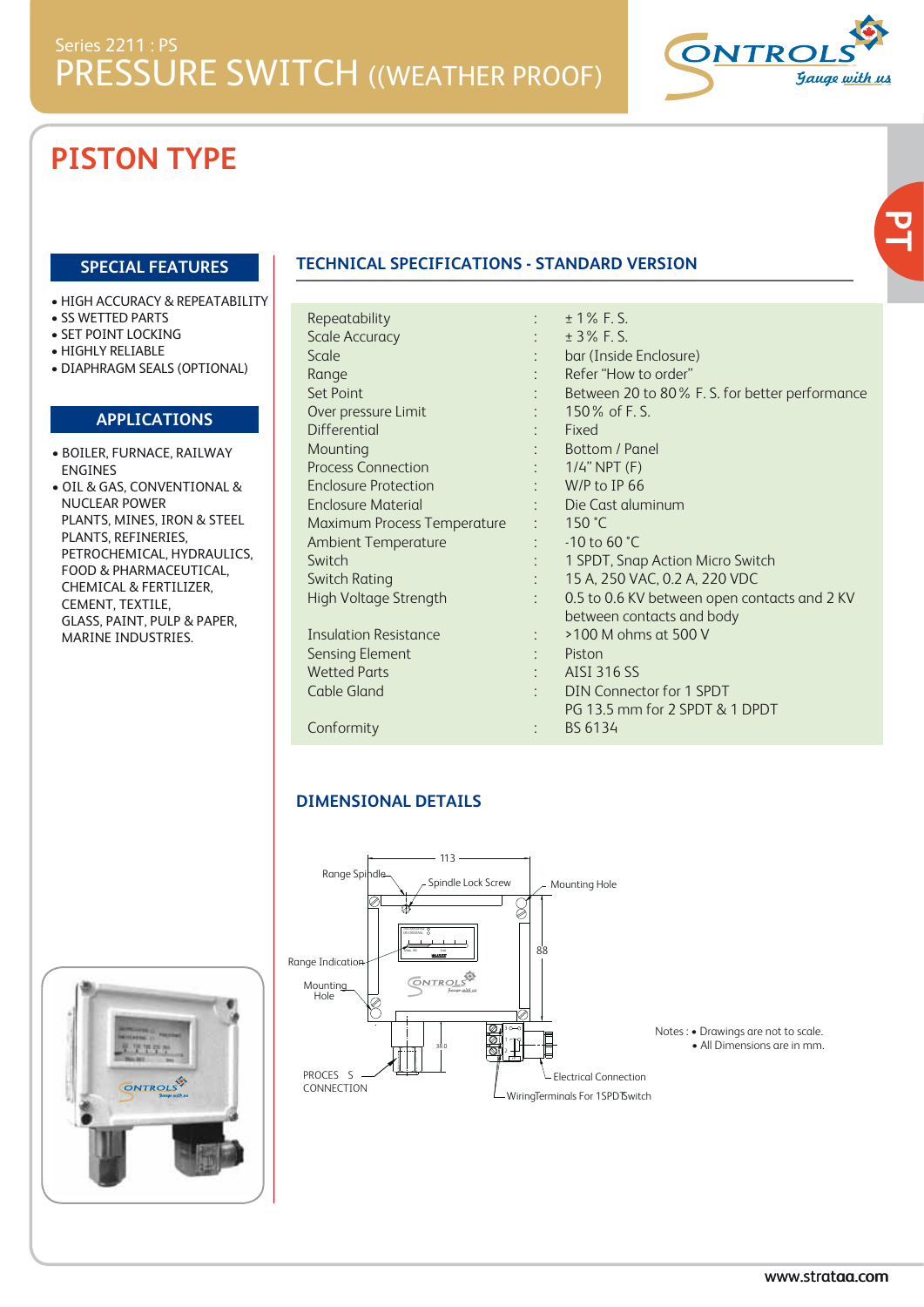

**BASIC MODEL**

# **PISTON TYPE**

|                |                                   |                  |                                    |                |                     |                 |                           |                                   | 2211<br><b>PS</b> | PT |  |
|----------------|-----------------------------------|------------------|------------------------------------|----------------|---------------------|-----------------|---------------------------|-----------------------------------|-------------------|----|--|
| <b>RANGE</b>   |                                   |                  | Ordering<br>Code                   | Range<br>(bar) | Ordering<br>Code    | Range<br>(bar)  | Ordering<br>Code          | Range<br>(bar)                    |                   |    |  |
|                |                                   |                  | P060                               | 5 to 60        | P160                | 10 to 160       | P400                      | 40 to 400                         |                   |    |  |
|                |                                   |                  | P100                               | 10 to 100      |                     |                 |                           |                                   |                   |    |  |
|                |                                   |                  |                                    |                | P250                | 10 to 250       | P600                      | 60 to 600                         |                   |    |  |
|                | <b>WETTED PARTS</b>               |                  |                                    |                |                     |                 |                           |                                   |                   |    |  |
|                |                                   |                  |                                    |                | <b>AISI 316L SS</b> |                 |                           |                                   |                   |    |  |
| C <sub>6</sub> | AISI 316 SS (Standard)            | <b>SL</b>        |                                    |                |                     |                 |                           |                                   |                   |    |  |
|                |                                   |                  |                                    |                |                     |                 |                           |                                   |                   |    |  |
|                | <b>DIFFERENTIAL</b>               |                  |                                    |                |                     |                 |                           |                                   |                   |    |  |
| F              | FIXED (Standard)                  |                  |                                    |                |                     |                 |                           |                                   |                   |    |  |
|                |                                   |                  |                                    |                |                     |                 |                           |                                   |                   |    |  |
|                |                                   |                  |                                    |                |                     |                 |                           |                                   |                   |    |  |
|                | TYPE OF MICRO SWITCH              |                  |                                    |                |                     |                 |                           |                                   |                   |    |  |
| 1S             | 2S 2 SPDT<br>1 SPDT               |                  | 1D 1 DPDT                          |                |                     |                 |                           |                                   |                   |    |  |
|                |                                   |                  |                                    |                |                     |                 |                           |                                   |                   |    |  |
|                |                                   |                  |                                    |                |                     |                 |                           |                                   |                   |    |  |
|                | <b>MICRO SWITCH RATING</b>        |                  |                                    |                |                     |                 |                           |                                   |                   |    |  |
| Switch         | Description                       | <b>AC Rating</b> | <b>AC Rating</b>                   |                | <b>DC Rating</b>    |                 | Available on              | Available on                      |                   |    |  |
| Code           |                                   |                  | (Resistive)                        |                | (Inductive)         |                 | 1 SPDT                    | 2 SPDT                            |                   |    |  |
| GPL            | Low Dead band and Fixed           | 15 A 250 V       | 2 A 24 V                           |                | 2 A 24 V            |                 | <b>Fixed Differential</b> | <b>Fixed Differential</b>         |                   |    |  |
|                |                                   |                  | 0.4 A 110 V $ 0.4 A 110 V$         |                |                     |                 | of ZPD, ZPP, ZDD          | of ZPD, ZPP, ZDD                  |                   |    |  |
| <b>GPH</b>     |                                   |                  | 0.2 A 220 V 0.2 A 220 V<br>6 A 24V |                | 5 A 24 V            |                 | <b>Fixed Differential</b> | <b>Fixed Differential</b>         |                   |    |  |
|                | <b>Standard Dead Band</b>         | 15 A 250 V       | $0.5$ A 110 V $0.05$ A 110 V       |                |                     |                 |                           |                                   |                   |    |  |
|                |                                   |                  | 0.25 A 220 V 0.03 A 220 V          |                |                     |                 | of ZPD, ZPP, ZDD          | of ZPD, ZPP, ZDD                  |                   |    |  |
| <b>GPA</b>     | Adj. Differential Micro Switch    | 15 A 250 V       |                                    |                |                     |                 | Adj. Differential of      | <b>NA</b>                         |                   |    |  |
|                |                                   |                  |                                    |                |                     |                 | of ZPD, ZPP, ZDD          |                                   |                   |    |  |
| <b>GPG</b>     | <b>Gold Plated Contact</b>        | 1 A 125 V        | 0.5 A 28 V                         |                |                     |                 | <b>Fixed Differential</b> | <b>Fixed Differential</b>         |                   |    |  |
|                |                                   |                  |                                    |                |                     |                 |                           | of ZPD, ZPP, ZDD of ZPD, ZPP, ZDD |                   |    |  |
| <b>SES</b>     | Environmentally sealed Silver     |                  | 15 A 250 V 0.4 A 125 V             |                |                     |                 | <b>Fixed Differential</b> | <b>Fixed Differential</b>         |                   |    |  |
|                | Contact                           |                  |                                    |                |                     |                 | of ZPD, ZPP, ZDD          | of ZPD, ZPP, ZDD                  |                   |    |  |
| <b>SEG</b>     | Environmentally sealed Silver     |                  | 1 A 28 V                           |                |                     |                 | <b>Fixed Differential</b> | <b>Fixed Differential</b>         |                   |    |  |
|                | Contact                           |                  |                                    |                |                     |                 | of ZPD, ZPP, ZDD          | of ZPD, ZPP, ZDD                  |                   |    |  |
| <b>HSS</b>     | Hermetically sealed Silver Plated | 4 A 230 V        | 3 A 28 V                           |                | 2 A 24 V            |                 | <b>Fixed Differential</b> | <b>Fixed Differential</b>         |                   |    |  |
|                |                                   |                  |                                    |                |                     |                 |                           | of ZPD, ZPP, ZDD of ZPD, ZPP, ZDD |                   |    |  |
| HSG            | Hermetically sealed Gold Plated   | 1 A 125 V        | <b>NA</b>                          |                | <b>NA</b>           |                 | <b>Fixed Differential</b> | <b>Fixed Differential</b>         |                   |    |  |
|                |                                   |                  |                                    |                |                     |                 |                           | of ZPD, ZPP, ZDD of ZPD, ZPP, ZDD |                   |    |  |
| <b>HDC</b>     | High DC Rating                    |                  | 10 A 125 V 10 A 125 V              |                | 6 A 125 V           |                 | <b>Fixed Differential</b> | <b>Fixed Differential</b>         |                   |    |  |
|                |                                   |                  |                                    |                |                     |                 | of ZPD, ZPP, ZDD          | of ZPD, ZPP, ZDD                  |                   |    |  |
| DPD            | <b>DPDT Micro Switch</b>          |                  | 10 A 125 V 0.2 A 250 V             |                |                     |                 | Fixed & Adjustable        | <b>NA</b>                         |                   |    |  |
|                |                                   |                  |                                    |                |                     | Differential of |                           |                                   |                   |    |  |
|                |                                   |                  |                                    |                |                     | ZPD, ZPP, ZDD   |                           |                                   |                   |    |  |